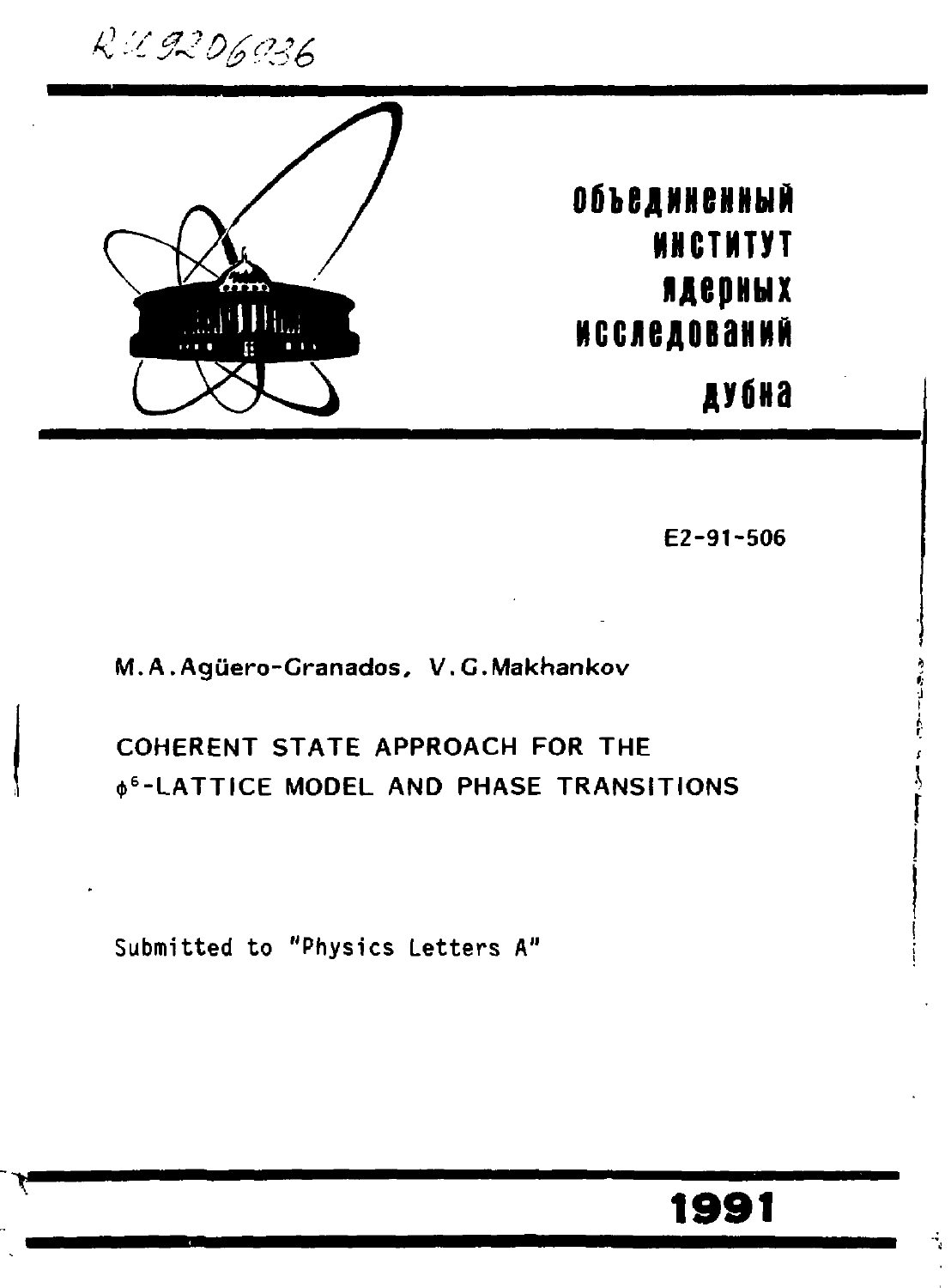#### Introduction

ŧ

In the past years a number of remarkable efforts were taken aimed at extracting physical information from quantum field theory by studying its semiclassicaJ versions. Nonlinear models which support kinks, bubbles as elementary excitations, such as sine-Gordon, *ф\**  and  $\phi^6$  ones, play an important role in various branches of physics and chemistry. The model  $\phi^6$  admits the nontopological soliton solution in the gravitational background. This scalar field then would be stable and can form a scalar soliton star [I]. The well known fart of spontaneous symmetry breaking in a scalar field theory spurred the interest in getting searching for classical solutions in those models which provide the topological and nontopological types of solitons. Standard semiclassical methods give the link between the quantum field theory and nonlinear phenomena and allow for physical interpretation of the results obtained.

Recently, Masperi et.al [2] and [3], constructed a lattice version of the  $\phi^\mathsf{o}$ - Klein-Gordon model in 1 + 1 dimension. II in this quantum lattice version, the lateral walls of the potential are deeper than the central one, a bubble-like soliton appears in addition to kink solutions. Applying perturbation treatment and renormalization techniques the authors obtained a phase diagram for ordered and disordered states, where the bubbles and kink solitons play a great role in phase transitions.

On the other hand, in the work [4] the method of Generalized Coherent States (GCS) developed in the work [5] and [6] have been succesfully employed for investigating the Heisenberg lattice model of ferromagnetism. It is well known that the GCS are states which minimize the Heisenberg uncertaintity principle. Although the conclusions

**I 1**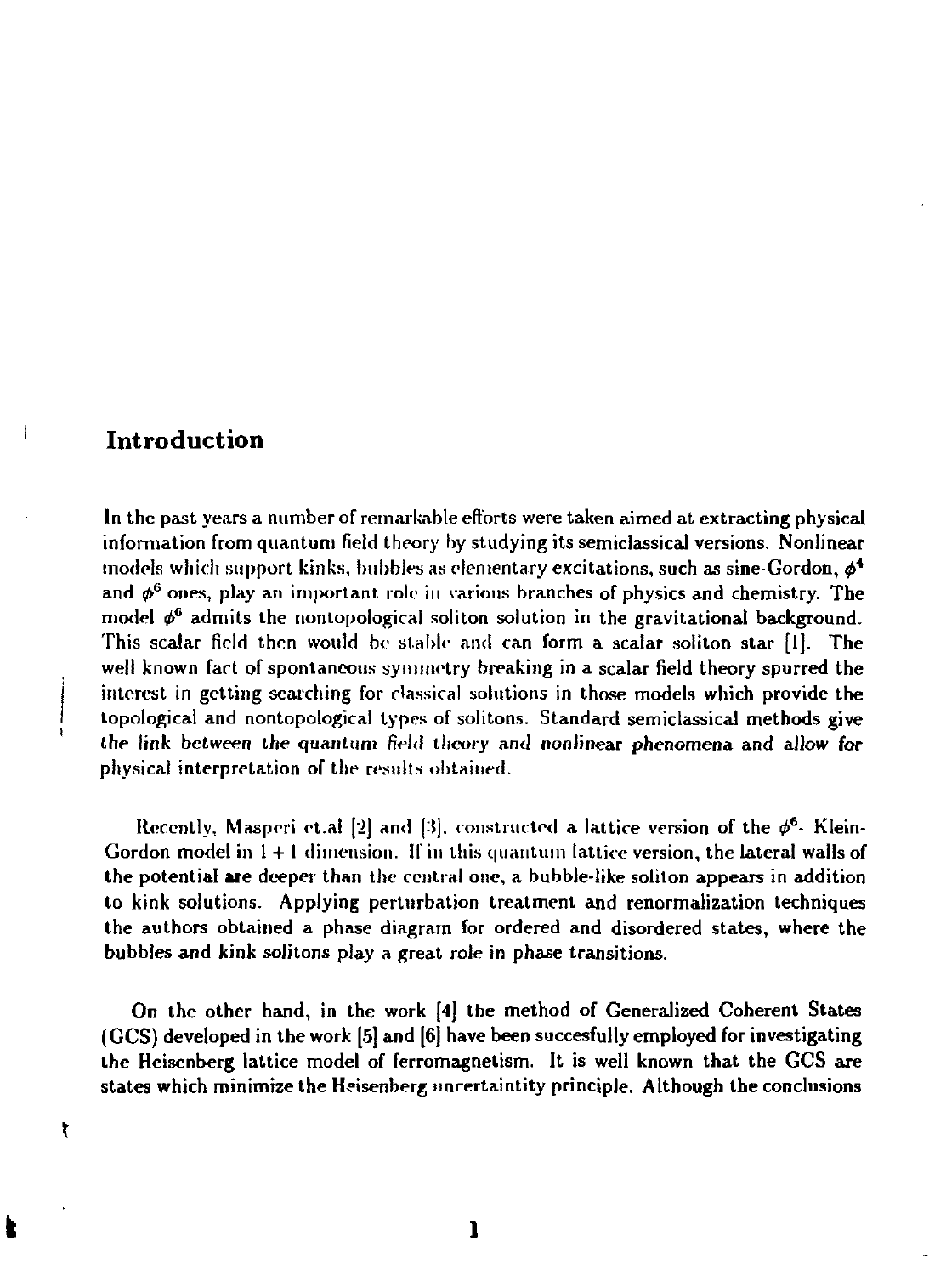of [2] are seem to sure enough, we need to improve our understanding of the symmetry breaking phenomena via the coherent states method. This method would allow us for a clearly understanding of how there is appearing the phase transitions in the systems with different kinds of symmetry.

In this paper we investigate the phase transitions in the lattice model of  $\phi^6$  - field theory with the aid of coherent state on the  $SU(3)/SU(2)\otimes U(1)$  coset space. We will obtain a phase diagram by means of computer experiments.

## 1 The Hamiltonian Model

We study the  $\Phi^6$ - theory as one of the simplest example of nonlinear field theory. Its Lagrangian density is

$$
L=\frac{1}{2}\partial_{\mu}\Phi\partial^{\mu}\Phi-U(\Phi)
$$

where

$$
U(\Phi) = a_1 \Phi^6 + a_2 \Phi^4 + a_3 \Phi^2
$$

The lattice version of its Hamiltonian assumes the following form

$$
H = \lambda \sum_{j=1} \left[ \frac{1}{2} \pi_j^2 + Q(\Phi_j) - \Phi_j \Phi_{j+1} \right]
$$
 (1)

and

$$
Q(\Phi_j) = U(\Phi_j) + \Phi_j^2
$$

For our porpouse we must choose the signs of coefficients in  $U(\Phi)$  in such a way that  $a_1, a_3 > 0$  and  $a_2, 0$ . In this case the potential  $Q(\Phi)$ , reveals three walls. This sort of assumptions leads us to consider a quantum mechanical problem here. The problem of quantum mechanics for the single site Hamiltonian my be approximated by investigation of the following square-wall potentials, see *fig.l* 



According [2] we assume that  $V_2 \gg V_1$  and *L* are small enough to discard all levels except the lowest one in each wall. When  $E_0 = -V_2$  the hamiltonian for one site in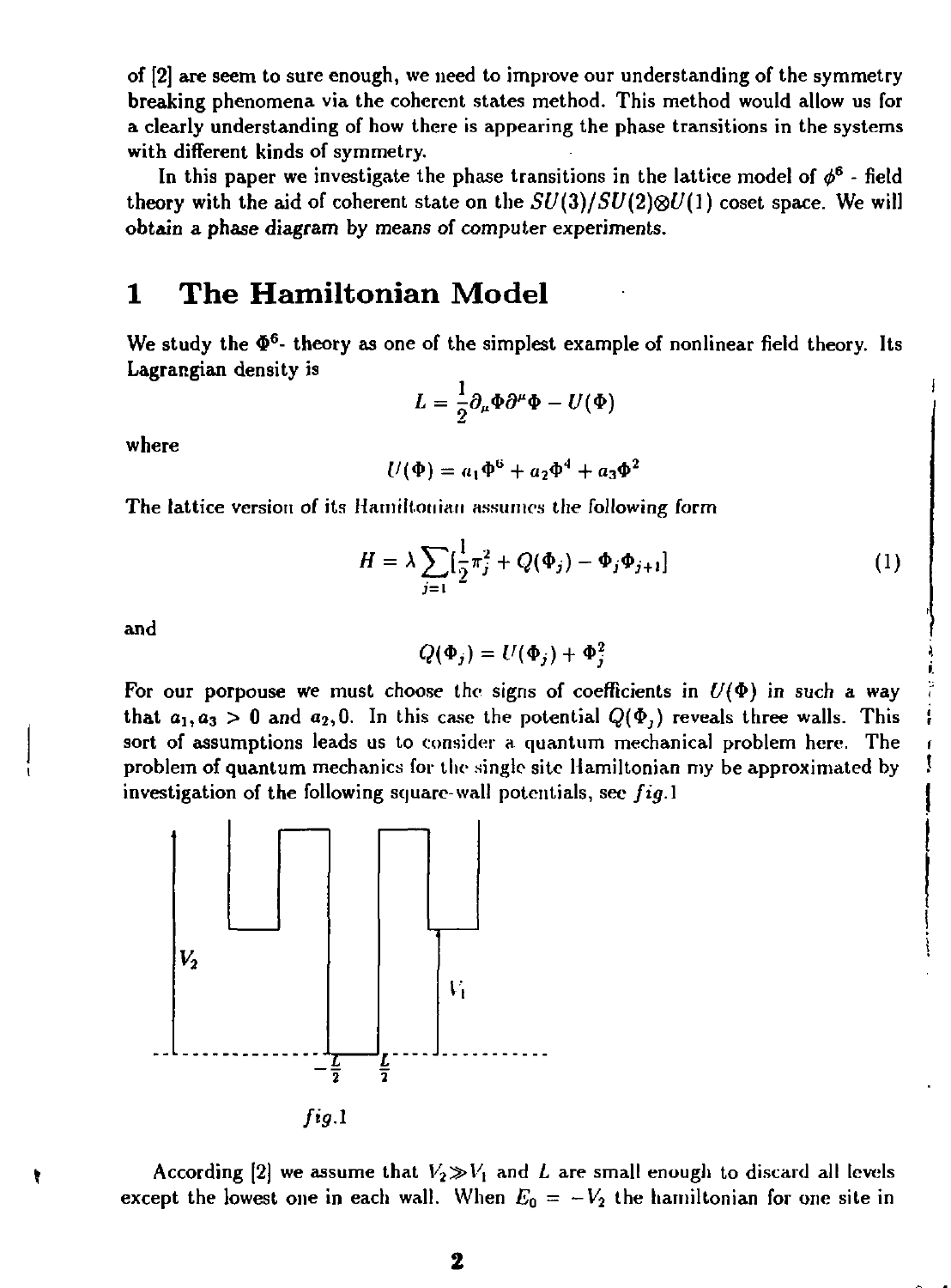the basis of the lowest-energy eigenvalues without overlapping takes **the form** 

$$
\mathbf{H}_{\rm ss} = \left( \begin{array}{ccc} E_0 + V_1 & 0 & 0 \\ 0 & E_0 & 0 \\ 0 & 0 & E_0 + V_1 \end{array} \right) \tag{2}
$$

Quantum meclianiral problems reduce to solution of the system

$$
H_{ss}|1\rangle = (E_0 + V_1)|1\rangle
$$
  
\n
$$
H_{ss}|2\rangle = (E_0)|2\rangle
$$
  
\n
$$
H_{ss}|3\rangle = (E_0 + V_1)|3\rangle
$$

where

 $\pmb{\mathsf{I}}$ 

÷  $\mathbf{I}$ 

$$
|j\rangle = \begin{pmatrix} \delta_{3j} \\ \delta_{2j} \\ \delta_{1j} \end{pmatrix}
$$

Taking into account interacting overlapping terms in (2), the hamiltonian will take the form

$$
\mathbf{H}_{\rm ss} = \begin{pmatrix} E_0 + V_1 & V & 0 \\ V & E_0 & V \\ 0 & V & E_0 + V_1 \end{pmatrix}
$$
 (3)

For this kind of the hamiltonian we naturally have the eigenvalue equation

$$
H_{ss}|\psi\rangle = \lambda|\psi\rangle
$$

Resolving it we obtain that

$$
\lambda_{\phi} = V_1
$$
  

$$
\lambda_{\pm} = \frac{1}{2} (V_1 \pm \sqrt{V_1^2 + 8V^2})
$$

Representing the eigenfunction in the form

$$
|\psi\rangle_{\lambda} = a|1\rangle + b|2\rangle + c|3\rangle
$$

for the first eigenvalue,  $\lambda_o = V_1$  one linds

$$
|\psi \rangle_{\lambda_0} = \frac{1}{\sqrt{2}} (|1 \rangle - |3 \rangle)
$$

For others eigenvalues,  $\lambda_\pm$  after some algebra one can see that

$$
c_{\pm} = a_{\pm}
$$

$$
a_{\pm}^{2} = \frac{\lambda_{\pm}^{2}}{4V^{2} + 2\lambda_{\pm}^{2}}
$$

$$
b_{\pm}^{2} = \frac{4V^{2}}{4V^{2} + 2\lambda_{\pm}^{2}}
$$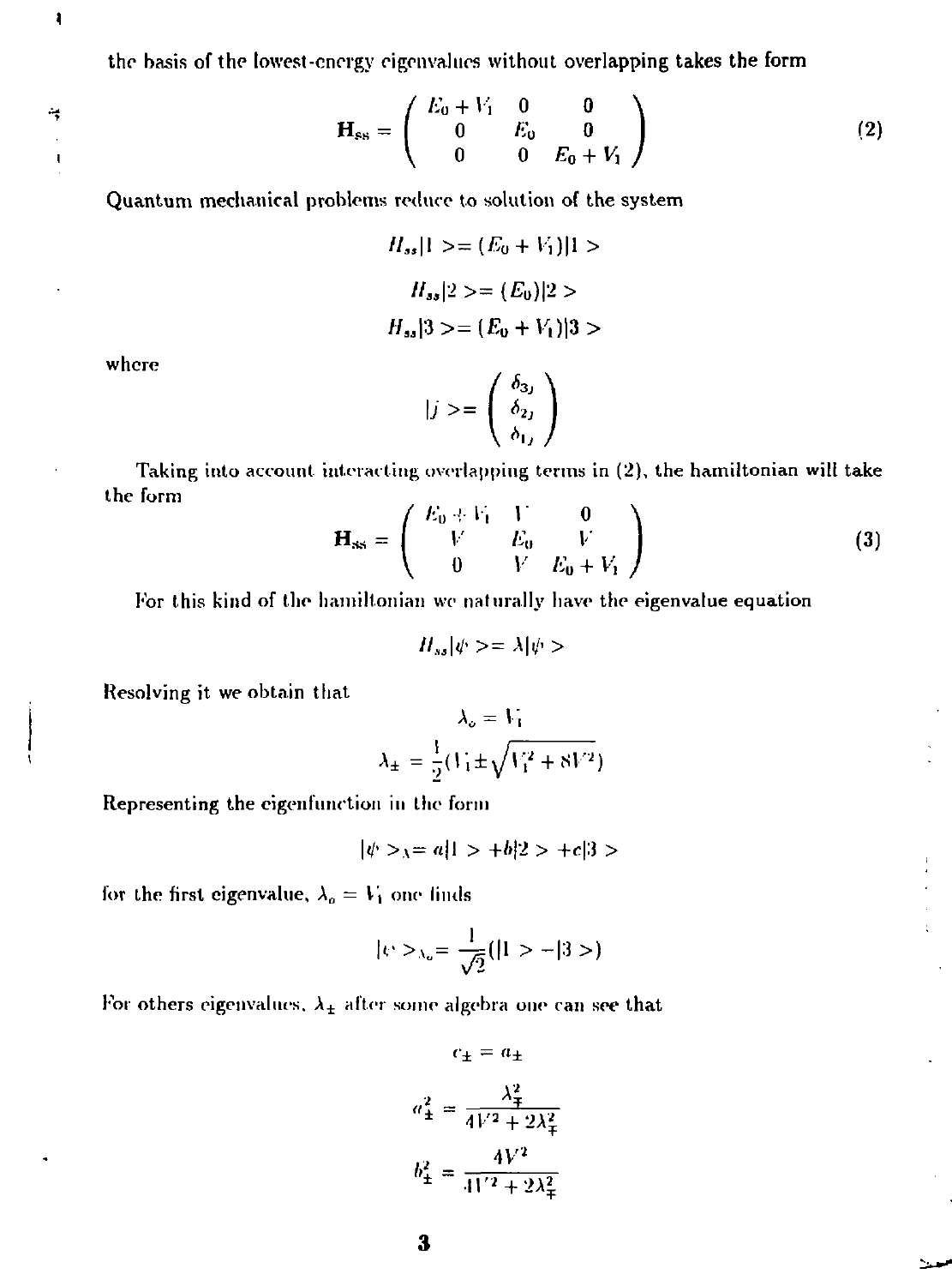As is seen from the above calculation the system has three energy levels

$$
E_1 = \lambda_-, \quad E_2 = \lambda_o, \quad E_3 = \lambda_+ \tag{4}
$$

If we employ the following generators of faithful representation of the group  $SU(3)$ 

$$
T_1^{\pm} = \left(\begin{array}{ccc} 0 & 1 & 0 \\ 1 & 0 & 0 \\ 0 & 0 & 0 \end{array}\right) \qquad T_2^{\pm} = \left(\begin{array}{ccc} 0 & 0 & 1 \\ 0 & 0 & 0 \\ 1 & 0 & 0 \end{array}\right) \qquad T_3^{\pm} = \left(\begin{array}{ccc} 0 & 0 & 0 \\ 0 & 0 & 1 \\ 0 & 1 & 0 \end{array}\right)
$$

we can replace the function  $\Phi_j$  with the following operation

$$
\Phi_j \to \sqrt{\delta} (T_1^{\pm} + \alpha T_3^{\pm})
$$
  

$$
\sqrt{\delta} = \langle \lambda_+ | \Phi_j | \lambda_0 \rangle
$$
  

$$
\alpha \sqrt{\delta} = \langle \lambda_- | \Phi_j | \lambda_0 \rangle
$$

where

 $\alpha = \left(\frac{\epsilon}{\epsilon - \epsilon}\right)^{\frac{1}{2}}$  and  $\epsilon = \lambda_+ - \lambda_0$ ;  $\kappa = \lambda_+ - \lambda_-$  The further procedures are similar to those of Masperi [2]. Then we can rewrite the hamiltonian as

$$
\mathbf{H} = \sum_{j} \left[ \begin{pmatrix} 0 & 0 & 0 \\ 0 & -\epsilon & 0 \\ 0 & 0 & -\kappa \end{pmatrix}_{j} - \delta \begin{pmatrix} 0 & 1 & 0 \\ 1 & 0 & \alpha \\ 0 & \alpha & 0 \end{pmatrix}_{j} \begin{pmatrix} 0 & 1 & 0 \\ 1 & 0 & \alpha \\ 0 & \alpha & 0 \end{pmatrix}_{j+1} \right] \tag{5}
$$

## 2 Phase Transitions

To analize the phase transitions in this model qualitatively it is more convinient to work with the wall potential representing three energy levels (4) see fig2 [2]. Neglecting overlapping integral the potential wall is represented in  $f\bar{q}l$ .



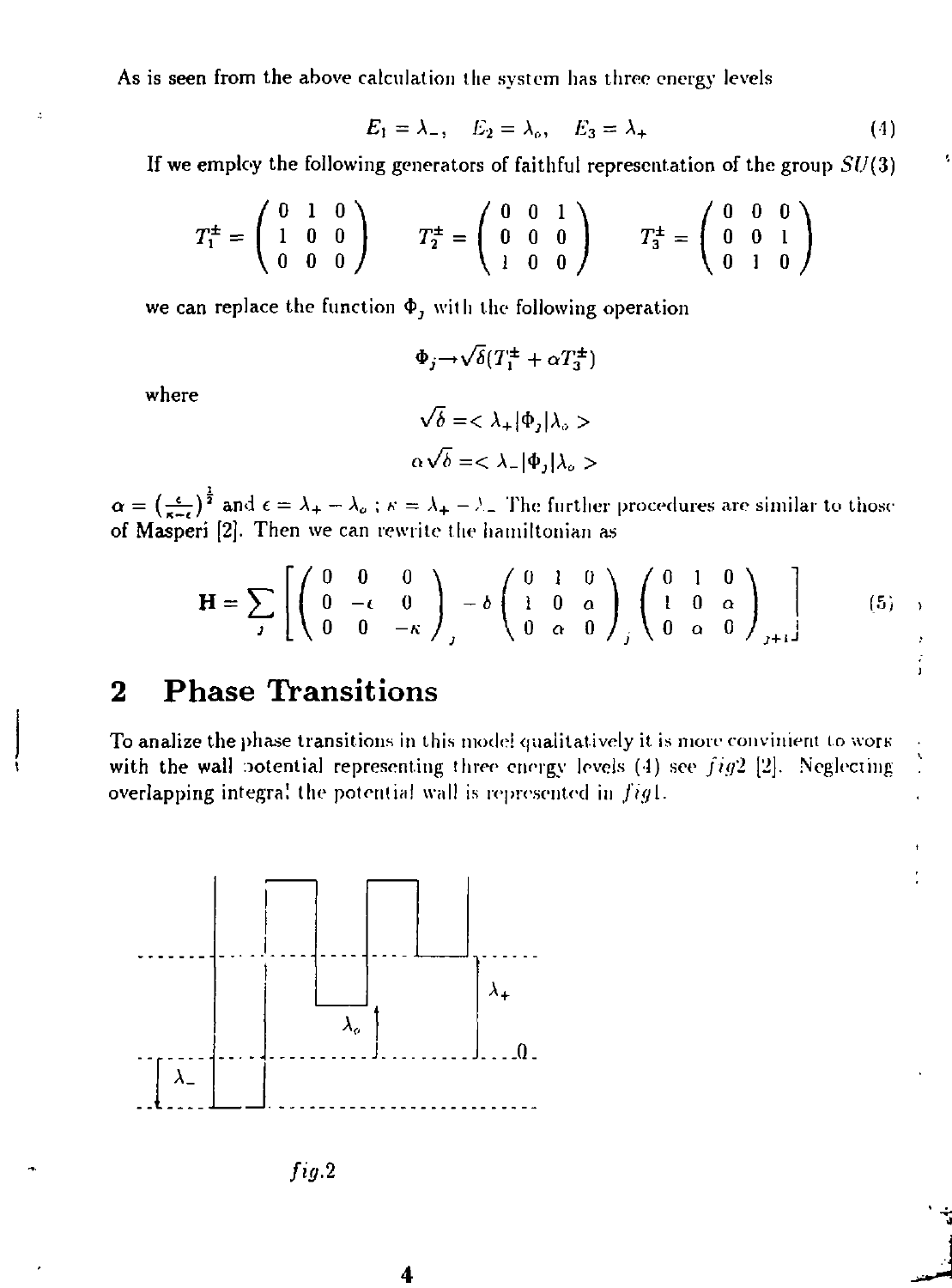In this problem we deal with two parameters  $V_1$  and  $V$ . We will be approaching to the point  $V_1$  from both semispace  $(V_1 > 0$  and  $V_1 < 0$ ). Then we have two cases:

#### First case

ł

4  $\frac{1}{3}$ 

 $\ddot{\cdot}$ 

 $\mathbf{I}$ 

corresponds the semispace  $V_1 > 0$  In this region without overlapping integral  $V = 0$ we have

 $\lambda_-=0$   $\lambda_0=V_1$   $\lambda_+=V_1$ 

and the corresponding picture is



*fig.3* 

When  $V_1 \rightarrow 0$  the parameters  $\lambda_+, \lambda_-, \lambda_o \rightarrow 0$ , the potential walls transform to the one given in *figA.* 



If the interaction has been introduced  $(V = 0)$ , the *fig.*4 changes to *fig.5* and one can observe that  $\lambda_+ = \sqrt{2}V$ ,  $\lambda_- = -\sqrt{2}V$ ,  $\lambda = 0$ 

**5**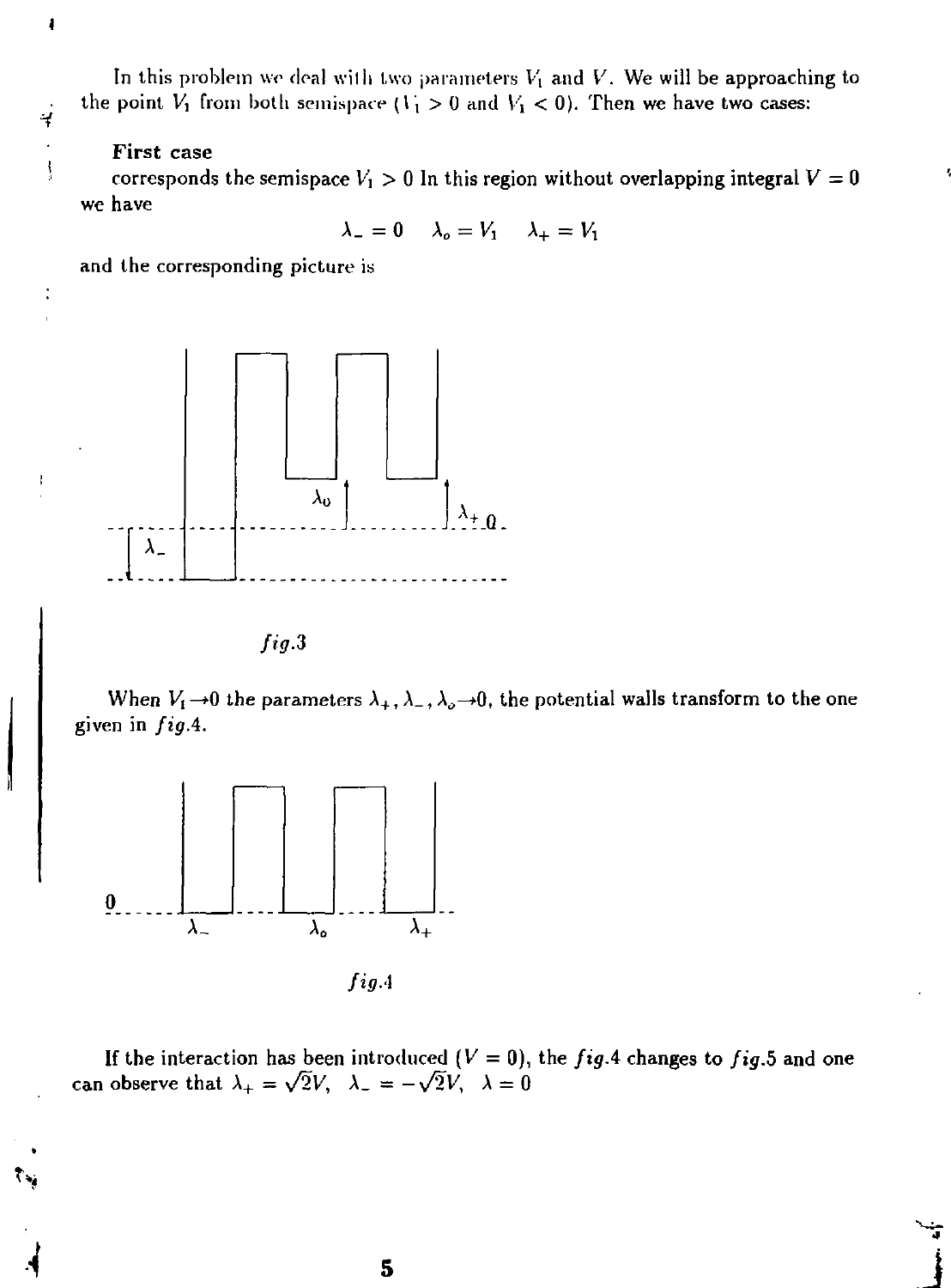

*fig.5* 

#### **Second case.**

We now start in the semispace  $V_1$  < 0. Neglecting overlapping terms ( $V = 0$ ) after some bit of calculation one finds  $\lambda_o = -|V_1|$   $\lambda_{-} = -|V_1|$   $\lambda_{+} = 0$ . The potential wall transforms to *fig.6* 



*/гц.а* 

In the same way taking into account the interactions terms ( $V = 0$ ) we obtain that

$$
\lambda_{+}|_{V_{1}<0} = -\lambda_{-}|_{V_{1}>0}
$$
\n
$$
\lambda_{-}|_{V_{1}<0} = -\lambda_{+}|_{V_{1}>0}
$$
\n
$$
\lambda|_{V_{1}<0} = -\lambda|_{V_{1}>0}
$$
\n(6*a*)

*Л* 

ę

the picture will be the *fig.l* 

ţ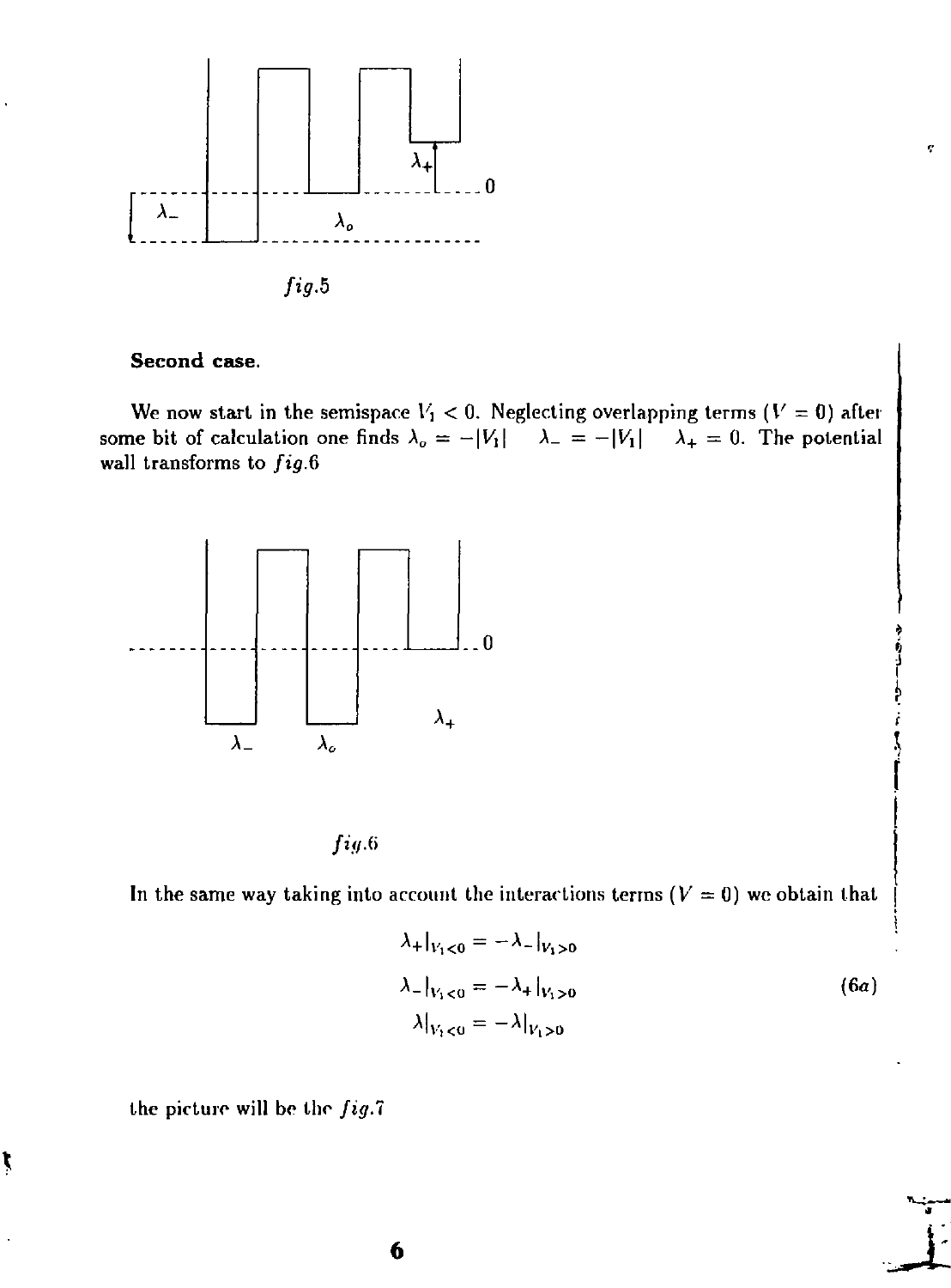

From the expression (6a) one can see that the parameters  $\lambda_i$  in the semispace  $V_1 > 0$ are the mirror map with opposite sign.

Now let us analize phenomenologicaly this problem in the framework of the density distribution of probabilities. As it seen from the plots presented above the system has a lowest energy  $\lambda_{-}$  for all cases. For these lowest levels the wave function has the form

$$
|\psi \rangle_{\text{V}} = |A|1 \rangle + |B|2 \rangle + |C|3 \rangle
$$

Where  $A = a_-, \quad B = b_-, \quad C = c_-$ 

It is obvious that the system would be situated in that configuration with lowest energy. Consider two limiting cases:

 $(1)$ ,  $V_1 >> V$ 

 $\mathbf{r}$ 

The values for the coefficients of the wave vector in the both sectors of the lowest energy level will take the form

1) For 
$$
V_1 > 0
$$
,  $A^2 = C^2 \approx (\frac{V}{V_1})^2$ ,  $B \approx 1$   
11) For  $V_1 < 0$ ,  $A^2 = C^2 \approx 1/2(1 - 2\frac{V^2}{V_1})$ ,  $B^2 \approx 2\frac{V^2}{V_1}$ 

If we present the probabilities corresponding to the state 1,2 and 3 we obtains the pictures (see fig. 10) in which the hight of the lateral bar correspond to the values of  $A^2$ and  $C^2$  respectively. The central one is for  $B^2$ . We can see that the system undergoes a transition of first order since the change of values A and B ocurrs continuosly so in the critical point  $V_1 = V$ , the both "phases" (see fig. 10a and 10b) will acquire the same probability. This means that the transition just considered is conected to the change of the probabilities rather then the energy changing.

Now let us consider the opposite case when

7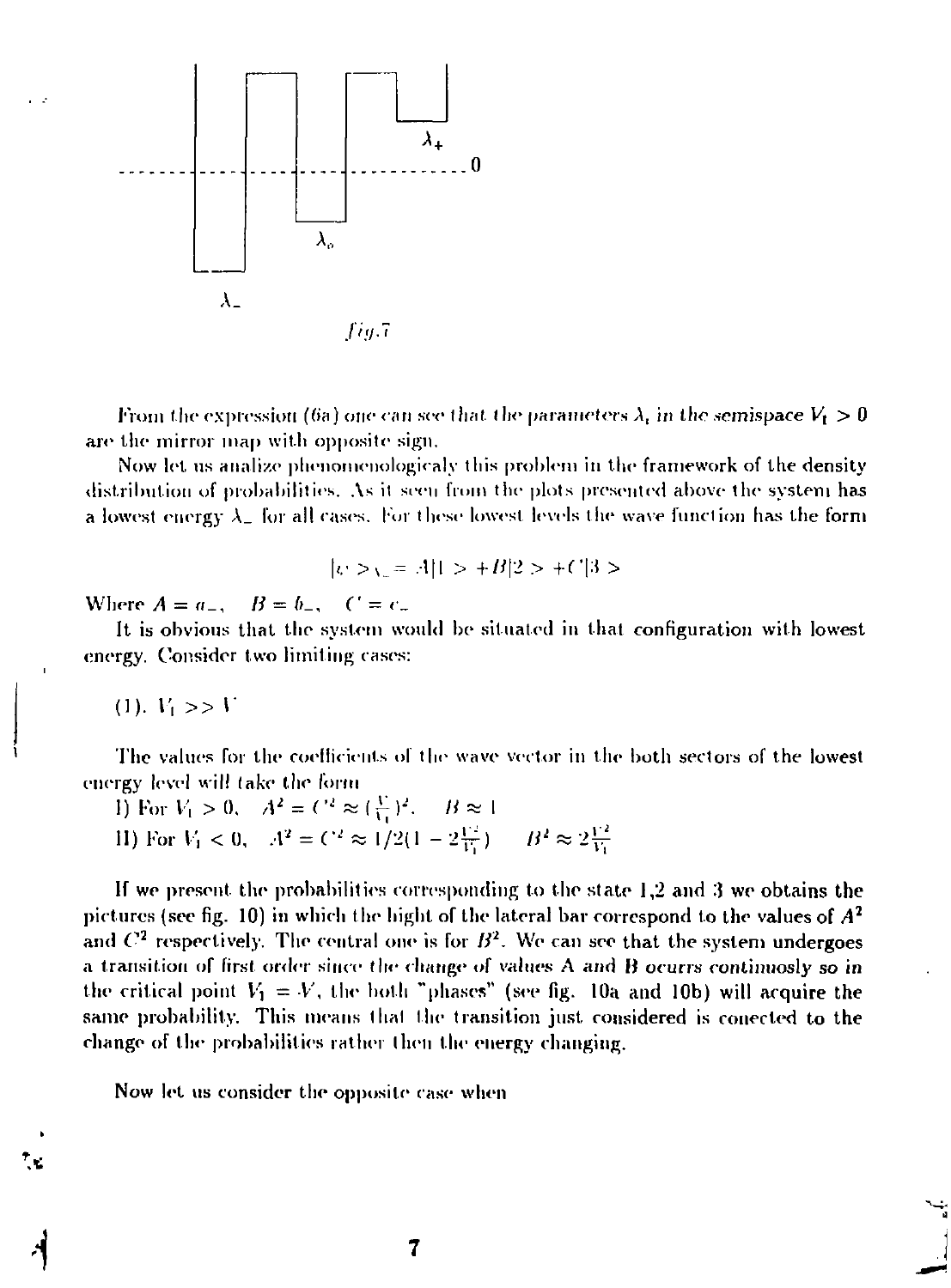(2). V, < < *V* 

I) For  $V_1 > 0$ ,

$$
\lambda_{-} = -\sqrt{2}V\left(1 - \frac{1}{2\sqrt{2}}\gamma + \frac{1}{16}\gamma^2\right)
$$

Where  $\gamma = |V_1|/V$ . Then

$$
A^{2} = C^{2} \approx \frac{1}{4} \left( 1 - \frac{1}{2\sqrt{2}} \gamma \right)
$$

$$
B^{2} \approx \frac{1}{2} \left( 1 + \frac{1}{2\sqrt{2}} \gamma \right)
$$

II) For *V, <* 0,

$$
\lambda_- = -\sqrt{2}V \left( 1 + \frac{1}{2\sqrt{2}} \gamma + \frac{1}{16} \gamma^2 \right)
$$

$$
A^2 = C^2 \approx \frac{1}{4} \left( 1 + \frac{1}{2\sqrt{2}} \gamma \right)
$$

for which

$$
B^2 \approx \frac{1}{2} \left( 1 - \frac{1}{2\sqrt{2}} \gamma \right)
$$
  
Now, if we proceed analogously as above in (1) we can observe that in this region  
there is no phase transition. (see fig. 10c and 10d). Note that from the energy point  
of view one-site hamiltonian does not undergo any transition, may be except the point  
 $\epsilon = I$  The account for the interaction of nearest neighbouring sites in the chain will be  
made by the following

## 3 Coherent States Approach

Now.let us try to describe some features of the fiarniltonian *(3)* using the generalized coherent states approach.

In the view of a better understanding we outline some basic ideas of the coherent state techniques, (for more details see [б].)

Lei *G* be a Lee group and *T* its irreducible unitary representation, acting in a Hilbert space H. Let us denote through  $|\Psi\rangle$ , a vector of this space. The scalar multiplication will be  $\langle \Phi | \Psi \rangle$  and the projection operator on to  $\Psi$  as  $|\Psi \rangle \langle \Psi |$ .

We fixe some vector  $| \Psi_{o} \rangle \in H$ . We consider a set of vectors  $\{|\Psi(g) \rangle\}$ , such that  $|\Psi(g)\rangle = T(g)|\Psi_{o}\rangle$  and g spans all the group G. Vectors which define the same state i.e. different only in the phase will be collected in a class *of* equivalence  $(|\Psi(g_1) \rangle \sim |\Psi(g_2) \rangle$ . It is possible only if  $|\Psi(g_1) \rangle = \exp i\theta |\Psi(g_2) \rangle$  then  $T(g_2^{-1} \times g_1)$  $g_1\vert \vert \Psi(g_0)\vert = \exp i\theta \vert \Psi(g_1)\vert$ 

Let  $H = \{h\}$  be a set of elements of the group G satisfying

$$
T(h)|\Psi(g_0)\rangle = \exp i\theta(h)|\Psi(g_o)\rangle
$$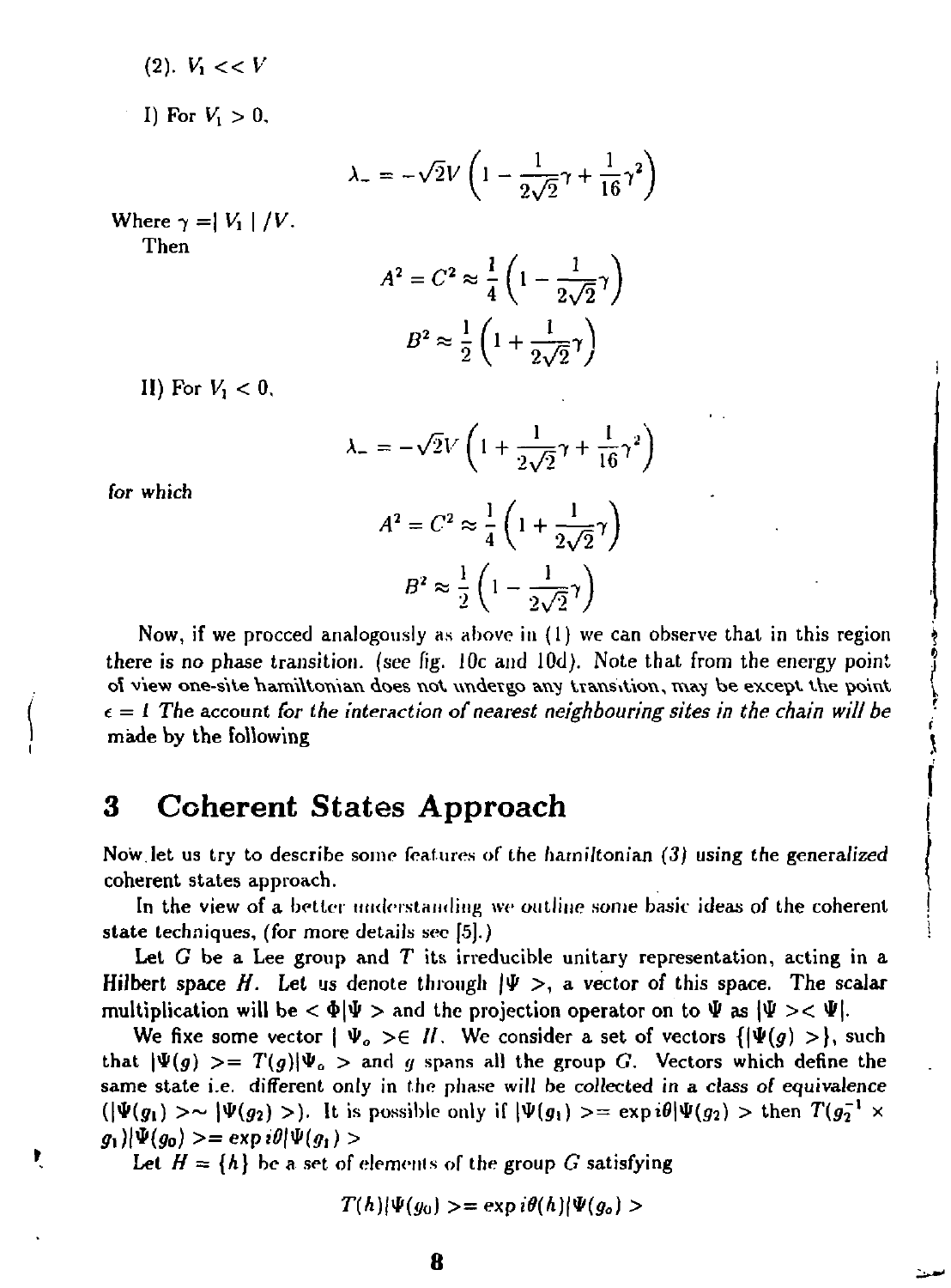This set is a stationary subgroup of the vector  $|\Psi_{o}\rangle$ . From the above assumptions it is easly seen that vectors  $|\Psi(q)| > 1$  being embedded in the left adjoint class  $q_{1h} \in q_1 H$ will differ each other only in the phase. It means that they define the same state. From this assumption one concludes that different vectors (states) will correspond to the elements  $g_m$  that belong to the factor space  $M = G/H$ . In this way in order to describe the set of different states it is enough to take one element of each class. In the geometrical point of view the gruop *G* is treated as fibre-bundle space with a base  $M = G/H$  and layer *H*. Then the choosing of  $g_m$  corresponds to some section of this fibre-bundle space. The set of vectors

$$
|\Psi_m\rangle = T(g_m)|\Psi_o\rangle
$$

with  $g_m \in G/H$  we call a system of the generalized coherent states on the group  $G$ with a referent vector  $|\Psi_{\phi}\rangle$ . These coherent states are closest to clasical in the sense that they minimize the dispersion

$$
\Delta C_2 = \langle \Psi_g | C_2 | \Psi_g \rangle - g^{jk} \langle \Psi_g | X_j | \Psi_g \rangle \langle \Psi_g | X_k | \Psi_g \rangle
$$

Where,  $C_2 = g^{jk} X_j X_k$  is the quadratic Casimir operator,  $X_j$ — generators of the Lie algebra, and *g'<sup>k</sup>* is the Cartan-Killing metric tensor.

A futher development of this method was made by Debergh N. and Beckers J.  $[7]$  and also B. W Fatyga, V. Alan Kostelecký et al. [8] up to supersymmetric quantum mechanics. It is also interesting to note in this sense works of S. De Bievre [9], which had constructed coherent states for the Euclidean group  $E(n)$ . The generalized procedure to construct generalized coherent states presented in the cited paper works in a number of cases where the Pereloniov's procedure fails.

As a ground state (referent) in the system described by the hamiltonian (5) we take

ż ÷,

 $\frac{1}{2}$ 

 $\ddot{\phantom{a}}$ 

$$
|o\rangle = \left(\begin{array}{c} 0\\0\\1\end{array}\right)
$$

The generalized coherent states in our case correspond, according to the description given above, to the point of the factor space  $SU(2s+1)/(SU(2s)\otimes U(1))$ , namely the complex projective space  $\mathbb{C}P^2$ . For this space the system of coherent states have been constructed (for more details sec [I]) looking like

$$
|\psi\rangle = exp\bigg\{\sum_j^{2s}\left\{\xi_j\widehat{T}_j^+ - \bar{\xi}_j\widehat{T}_j^-\right\}\bigg\}|0\rangle.
$$

or in the faithful representation

ż

$$
|\psi\rangle = (1+|\psi|^2)^{-1/2} \{ |0\rangle + \sum_j^{2s} \psi_j |j\rangle \}.
$$

Where  $|\psi|^2 = \sum_{i=1}^{n} |\psi_j|^2$  and  $T^{+-}$  are the generators of faithful representations of the group *SU{2s +* 1)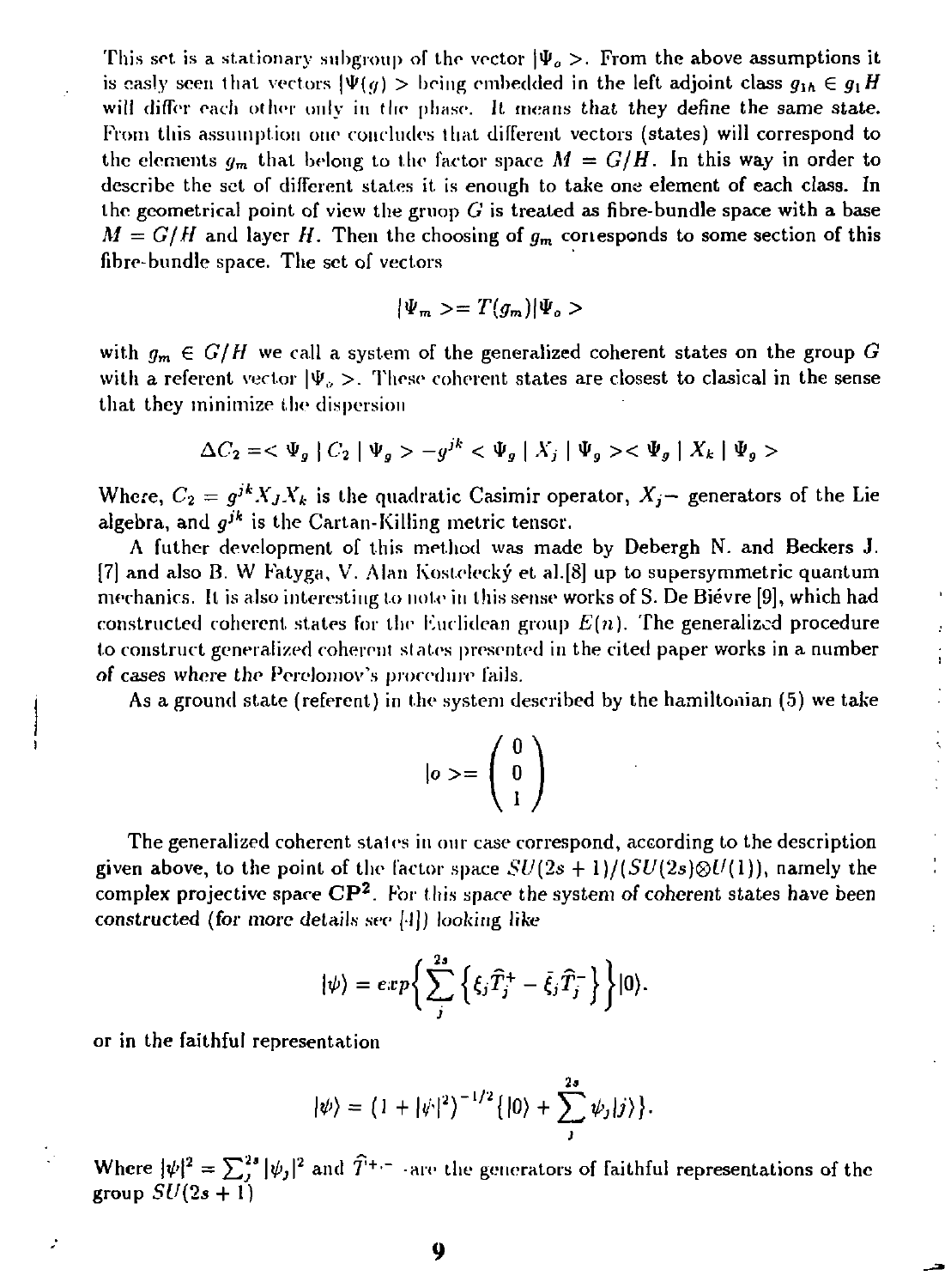Or in a more explicit form

$$
|\Psi\rangle = \frac{\begin{pmatrix} 0\\0\\1 \end{pmatrix} + \psi_1 \begin{pmatrix} 0\\1\\0 \end{pmatrix} + \psi_2 \begin{pmatrix} 1\\0\\0 \end{pmatrix}}{\sqrt{1 + |\psi_1|^2 + |\psi_2|^2}}
$$
(6)

Now the classical hamiltonian we obtain by averaging the quantum hamiltonian  $(5)$ over the above coherent states (6). This procedure gives the following result:

$$
H = U + V
$$

$$
U = -\int dx \frac{a_0 \delta}{2} (\partial_x < T_x >)^2
$$

vhere

ŧ

$$
\langle T_x \rangle = \langle \Psi | T_1 + \alpha T_3 | \Psi \rangle
$$
  

$$
V = - \int dx \left[ \frac{\kappa + \epsilon |\psi_1|^2}{1 + |\psi_1|^2 + |\psi_2|^2} + \delta \frac{\left( \alpha (\psi_1 + \psi) + \psi_1 \psi_2 + \psi_2 \psi_1 \right)^2}{\left( 1 + |\psi_1|^2 + |\psi_2|^2 \right)^2} \right]
$$
(7)

All information about the "thermodynamic" feature of the system is contained in the potential V. When  $\psi_j$  can be represented as  $\psi_j = R_j e^{i\phi_j}$  it is evident that the hamiltonian achieves the minimum when  $\phi = 0$ . Then the expression (7) transforms to

$$
V = -\int dx \left[ \frac{1 + \sigma R_1^2}{1 + R_1^2 + R_2^2} + 4\Delta R_1^2 \frac{(\alpha + R_2)^2}{(1 + R_1^2 + R_2^2)^2} \right]
$$
(8)

Where  $\sigma = (\epsilon/\kappa)$  and  $\Delta = (\delta/\kappa)$ 

## 4 Numerical Calculation

The main purpose of this paper has been to acquire some general experience in applying the coherent states approach in  $\Phi^6$  - field theory.

Now let us consider it for a physically reliable range of the system parameters,  $\sigma$ and  $\Delta$ . Looking at  $\sigma$  we can see that it may vary between 0 and 1.  $\Delta$  is only  $> 0$ . The problem for  $\alpha = 1$  has been totaly resolved in [10]. The variables  $R_1$  and  $R_2$  are positive by definition. With the aid of the Physical Analysis Workstation (PAW) we have performed investigations of the integrand expression in formula (8) starting with  $\sigma = 0.1$ , and  $\Delta = 0.01$ . Then fixing some value of  $\sigma$  and varying  $\Delta$  with the step=0.01 we have looked for the appearance of additional minima, besides the ground one and studied the manner they have appeared.

The results of our experiment are depicted in the *fig.B.* The solid line corresponds to a phase transition of the first order. The dashed curve represents a second order phase transtion. All in the sense that in the  $\sigma > 0.24$  interval the complementary minimum of first appears very close to the ground, then it goes apart getting growing deeper while the ground minimum disappears. For  $\sigma$  < 0.24 the additional minimum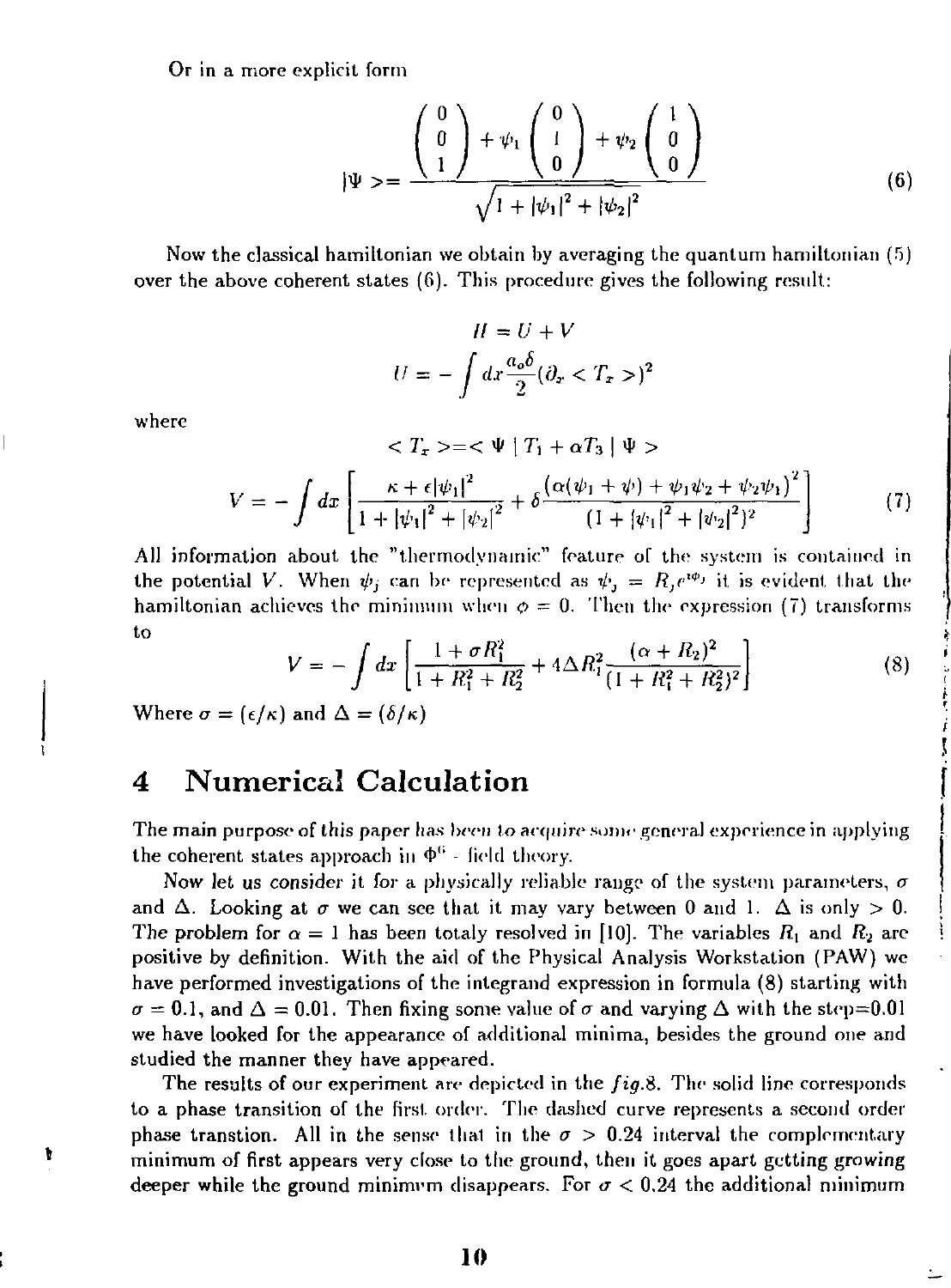





 $\bullet$ 

 $\pmb{\tau}$ 



 $\bar{1}\bar{1}$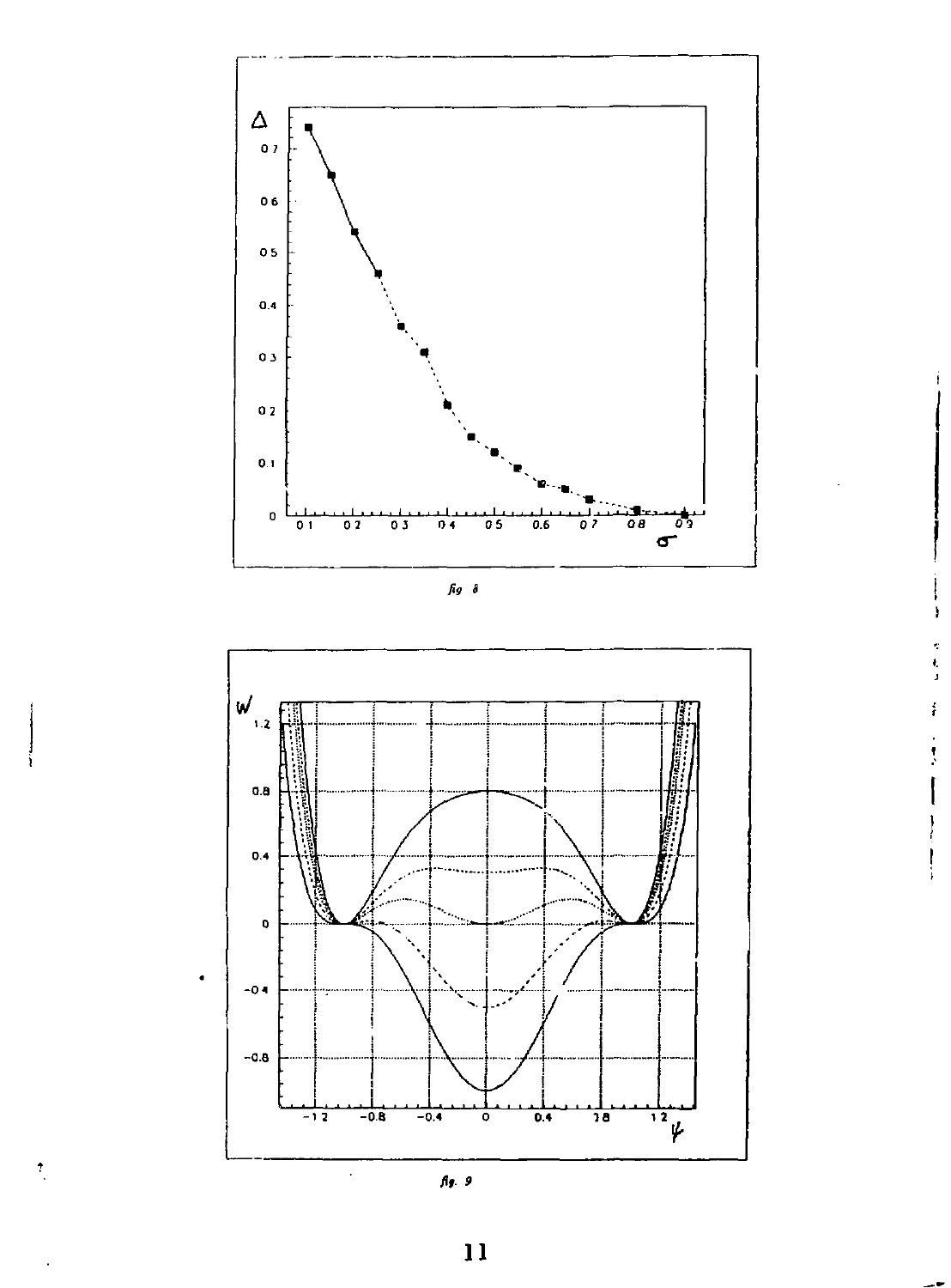appears independently of the ground one. Then it gains deeper while the ground one reduces. We mark the points in which the ground and its complementary minimum coincide. Near  $\sigma = 0$  the system exhibits ambiguity since the potential display wide valley, instead of a clear mimimum. In this situation it is nearly impossible to predict the exact value of the functional  $F \sim < exp^{-\beta H} >$ .

## 5 Discussion

In conclusion, we have therefore establish that the curve represented in the *fig.S* with good approximation coincides with the corresponding curve in the Masperi's works [2] and [3], but all efforts made to get the three critical point by means of our methods failed. This allow us to point out two posibilities:

1.- The method of coherent states is insufficient for gcttings this in such models or

2.- One can put the corresponding curves in these cited papers under doubt<sup>1</sup>

To clarify the situation let us review the general picture of the phi-six  $(\phi^6)$  theory in its one dimensional version, (for more details see [11])

$$
i\psi_t + \psi_{xx} + \alpha\psi + (|\psi|^2 - |\psi|^4)\psi = 0 \qquad (9)
$$

The investigation of the solutions of the above equation essentially depends on the asymptotics of  $\psi(x)$ . We shall consider two cases which are interesting from a physical point of view

$$
\psi(x) \longrightarrow 0, \quad x \to \infty \tag{10}
$$

$$
\psi(x) \longrightarrow const, \quad x \to \infty \tag{11}
$$

Now we restrict ourselves to the second case with boundary conditions of the condesate type. The corresponding Hamiltonian and number of particles read

$$
E = \int dx \{ |\psi_x|^2 + (|\psi|^2 - \rho_o)^2 (|\psi|^2 - A) \} = \int dx \{ T + W \}
$$
 (12)

where

$$
W = (|\psi|^2 - \rho_o)^2 (|\psi|^2 - A) \qquad T = |\psi_x|^2
$$
  

$$
A = \rho_o \left\{ -2 - \frac{3}{4\alpha} \pm \frac{3}{4|\alpha|} \sqrt{1 + 4\alpha} \right\}
$$
  

$$
N = \int dx (|\psi|^2 - \rho_o) \tag{13}
$$

КL.

The function *W* is shown in *fig.*9 for different values of the parameter *A* and  $\rho_o = 1$ 

*<sup>* $A = 1$ *</sup>* 

<sup>&</sup>lt;sup>1</sup>It looks like this curve is related to the transition which is connected with the changes of probabilities. One point of this curve at  $\Delta = 0$  was found earlier.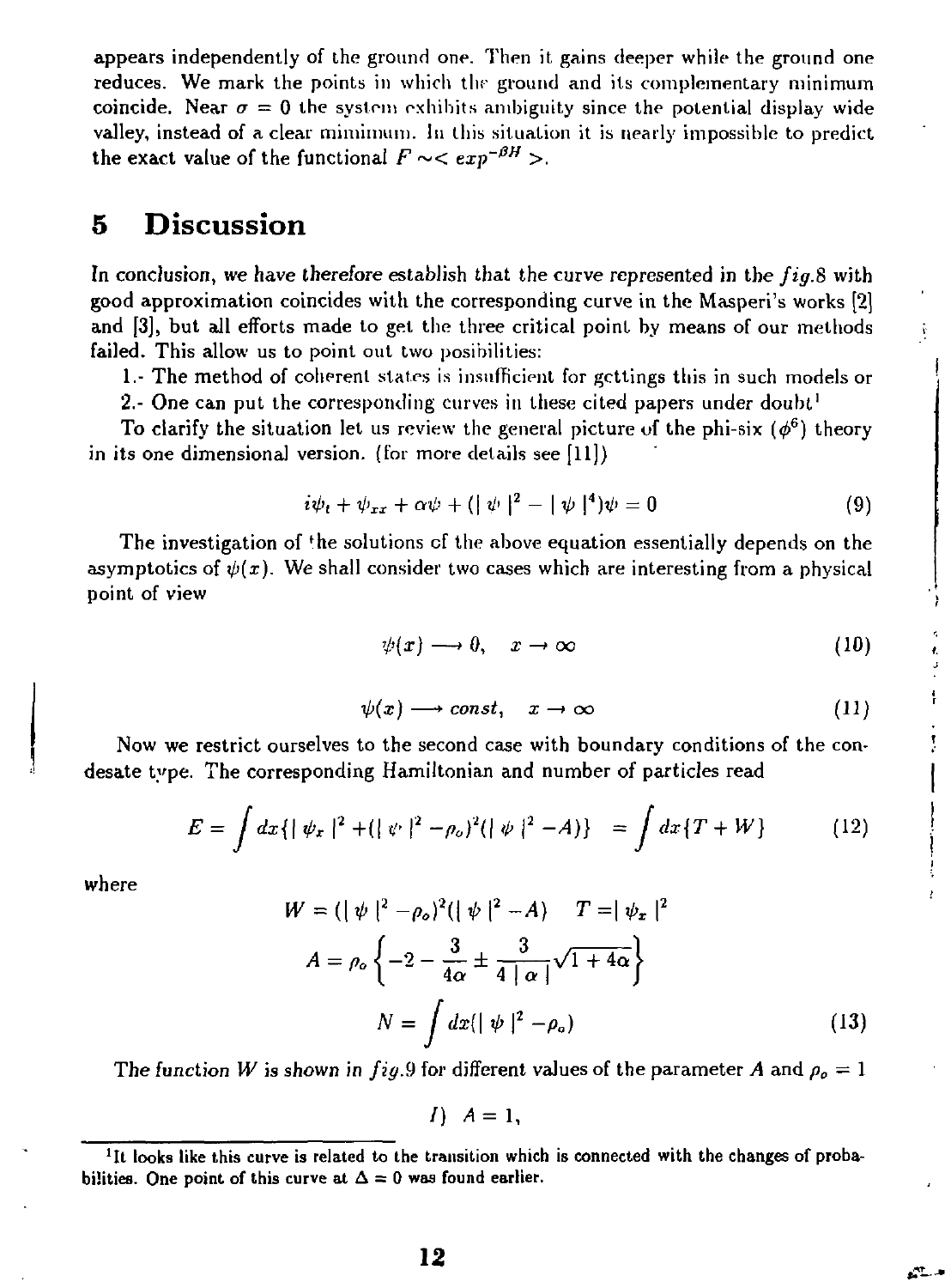$II)$  1 >  $A > 0$ ,  $III$ )  $A = 0$ ,  $IV$ )  $-1/2 < A < 0$ , *V*)  $A < -1/2$ ,

For  $A > 1$ , the investigation of solutions' behaviour of the phi-six model will be given in detailed form in the second part of the paper, for this has still remained at the frontier of the theoretical physics. We can see from  $fig.9$  that for  $(I)$   $A = 1$  there is no localized solutions. The correspondingly potential is of oscillatory type. In the regior  $(11)$   $0 < A < 1$  there is a soliton in the rest which is named "bubble" [12]. This static bubble solution is unstable for any *A,* and in any dimension. Due to their instability these bubbles tends to destroy the condensate and the function *W* tranforms to that as is represented by the line  $(I)$  the easier the nearier  $A$  to unity. When the system reachs the form  $(III)$  for which  $A = 0$ , there is a solution which conects two stable vaccum states: the condensate  $|v|^2 = 1$  and the trivial one  $|v|^2 = 0$ . The secto:  $(IV)$ ,  $-1/2 < A < 0$  is characterized by the presence of kinks and drop solutions The first start from the left wall  $(x \to -\infty)$  and finish in the right one  $(x \to \infty)$  and vice versa. The drop solutions have remarkable properties. These will appear essentially when the boundary conditions take the form (10) and in the region  $\{IV\}$ . Then the point  $A_{\alpha} = 0$  divides the domains where the solutions are quite different. On the right of  $A_0$  at  $A \in (0,1)$  soliton-like solutions are bubbles with the condensate asymptotics. On the left from *A<sup>0</sup> .* there are kinks and also appear particle -like solutions whicl are drops with zero asvmptotics which are stables ana can be stabies in this ''gaseous' state. We see that there are two types of localizeo exitations of the condensate (liquid; bubbles and kinks, in conclusion we can observe that the point  $A = 0$  is critical. Along the kinks and bubbles the phase transitions wil. occu: also with the presence o drops The jast type of solutions will be responsible for the pass of the system to the condensed state a:  $A \approx b$ . Jungle, in free sector  $(F)$ .  $A \leq C \frac{D}{D}$  there exis: only two into the intersolutions defined by the paths going from the top  $o'$  one hill to that of another in the picture oi tne mecnanicai analog' relation.

 $\frac{1}{2}$ 

We are now ir position to interprete our results of numerical calculations whithit. the framework of the above explanation regarding the types of solutions and definition of phase transition.

The soiic' line of the  $fig.8$  represents the first order phase transition betweer the states represented  $\sigma$  . . .<sup>\*</sup>*j* am. (4) {see iig.<sup>9}2</sup>

The other line would represent the phase transitions of the second order which arise at the point  $A = I$  when the stable phase become unstable. The investigation of this kind of transition will be published elsewhere.

 $^\mathrm{+}$ 

 $2$ As usua' as the firs: orger phase transition we can consider only those of the transition: where beiow and higher of the critical point the both phases are simultaneously exist (though) with differen: probabilities. Secono orge- phase transition we will call those transitions in which belov ang higher of the critical poin: only one phase lives n eacn sector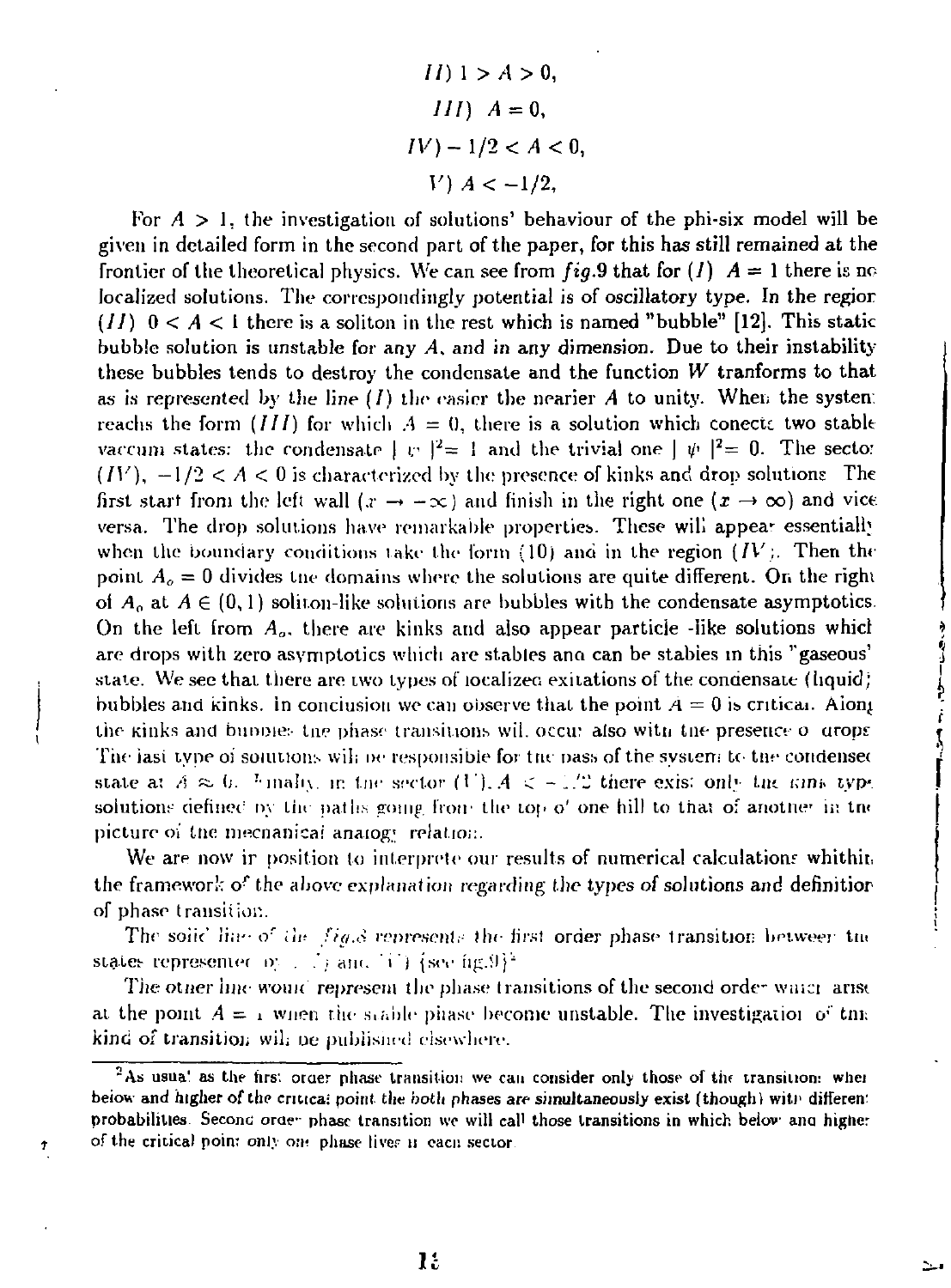

*fig. 10* 

## **6 Acknowledgment**

ŧ

The authors are glad to express gratitude to Prof. Aksenov V.L. for very illuminative discussion. MAAG thanks also JINR for hospitality and financial support, Drs G. Pontecorvo, D. O'Connor, L. P. Wang and others physicists of .IINR for interesting talking, and Drs. J. Beckers, N. Debergh, M. Martin Nieto, Alan Kostelcky, D. Rodney Truax for sending me their papers.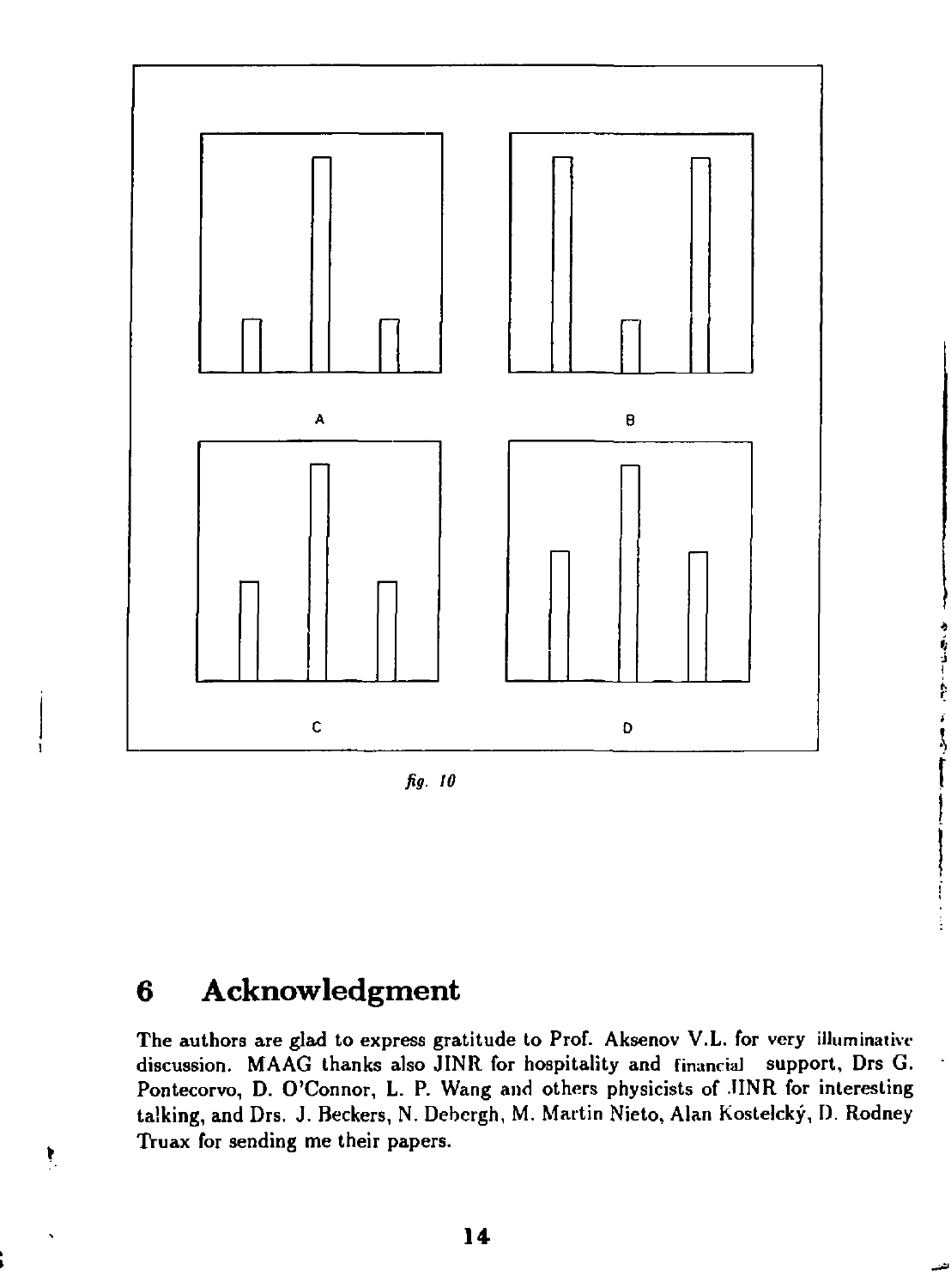## References

- [1] R. Friedbcrg, et. el. Phys. Rev.D35 (J987) 3640.
- [2] D. Boyanovsky and L. Masperi *Phys. Rev.* D, 21, (1980) n6, 1550
- [3] L. Masperi *Phys. Rev.* D, 41, (1990) 3263
- [•I] Kh.O. Abdulloev et al. In *~Solituns and Applications".* Proceeding of the IV International Workshop, Duhna 1989. Singapure 1990 p.244
- [5] A. Perelomov *Generalized Coherent States and their Applications* 1986. (Springer -Verlag)
- [6] K.T. Hecht *The Vector Coherent State Method and its Application to Problems*  of Higher Symmetries Lecture Notes in Physics 290 Springer-Verlag.
- |7] J. Beckers and N. Debeigh *J. Math. I'hys.* 30 (1989) p. 1732
- [S] B.W. fatyga and V. Alan Koslolerky et al. *Physical Rivitw D* 43 1991. p. 1403
- [9] S. De Bievre *Journ. Math. Phys.* 30, 1989, p.1401-1407
- [10] M.A. Aguero G. In *Proceeding of Nonlinear Evolution Equation and Dynamical Systems.* Dubna 1990. Springer-Verlag 1991 p. 207
- [II] V.G. Makhankov *Solilon Phenomenology.* Mathematics and Applications 33, Kluwer Academic Publishers, 1990.
- [12] I.V. Maraslienkov, V.G. Makhankov. *Phgs. htt..A128* (1982) 52

Received by Publishing Department on November 20, 1991.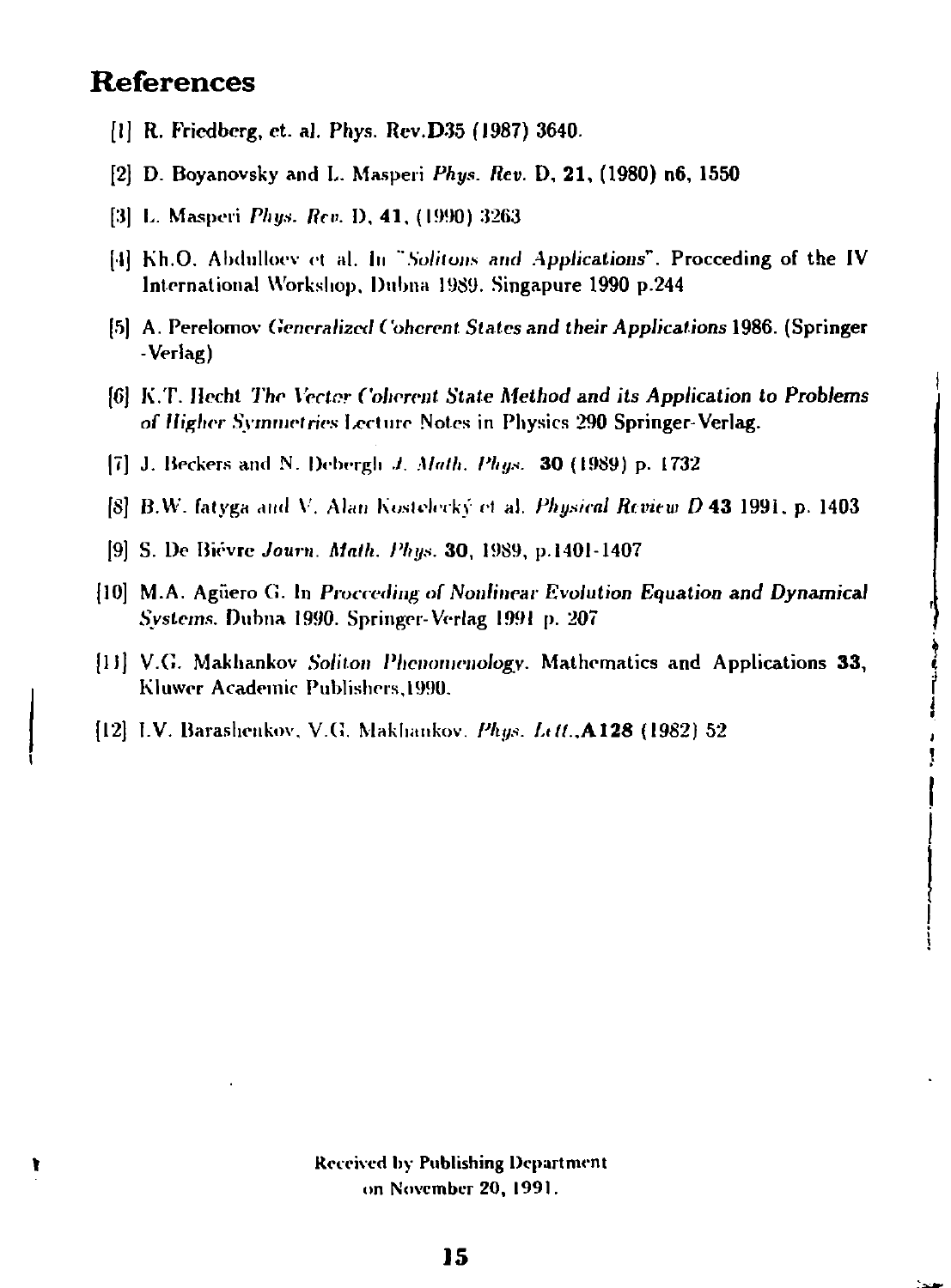# **SUBJECT CATEGORIES OF THE JINR PUBLICATIONS**

| Index | Subject                                                          |
|-------|------------------------------------------------------------------|
|       | 1. High energy experimental physics                              |
|       | 2. High energy theoretical physics                               |
|       | 3. Low energy experimental physics                               |
|       | 4. Low energy theoretical physics                                |
|       | 5. Mathematics                                                   |
|       | 6. Nuclear spectroscopy and radiochemistry                       |
|       | 7. Heavy ion physics                                             |
|       | 8. Cryogenics                                                    |
|       | <b>9. Accelerators</b>                                           |
|       | 10. Automatization of data processing                            |
|       | 11. Computing mathematics and technique                          |
|       | 12. Chemistry                                                    |
|       | 13. Experimental techniques and methods                          |
|       | 14. Solid state physics. Liquids                                 |
|       | 15. Experimental physics of nuclear reactions<br>at low energies |
|       | 16. Health physics. Shieldings                                   |
|       | 17. Theory of condenced matter                                   |
|       | 18. Applied researches                                           |
|       | 19. Biophysics                                                   |

 $\mathbf{r}$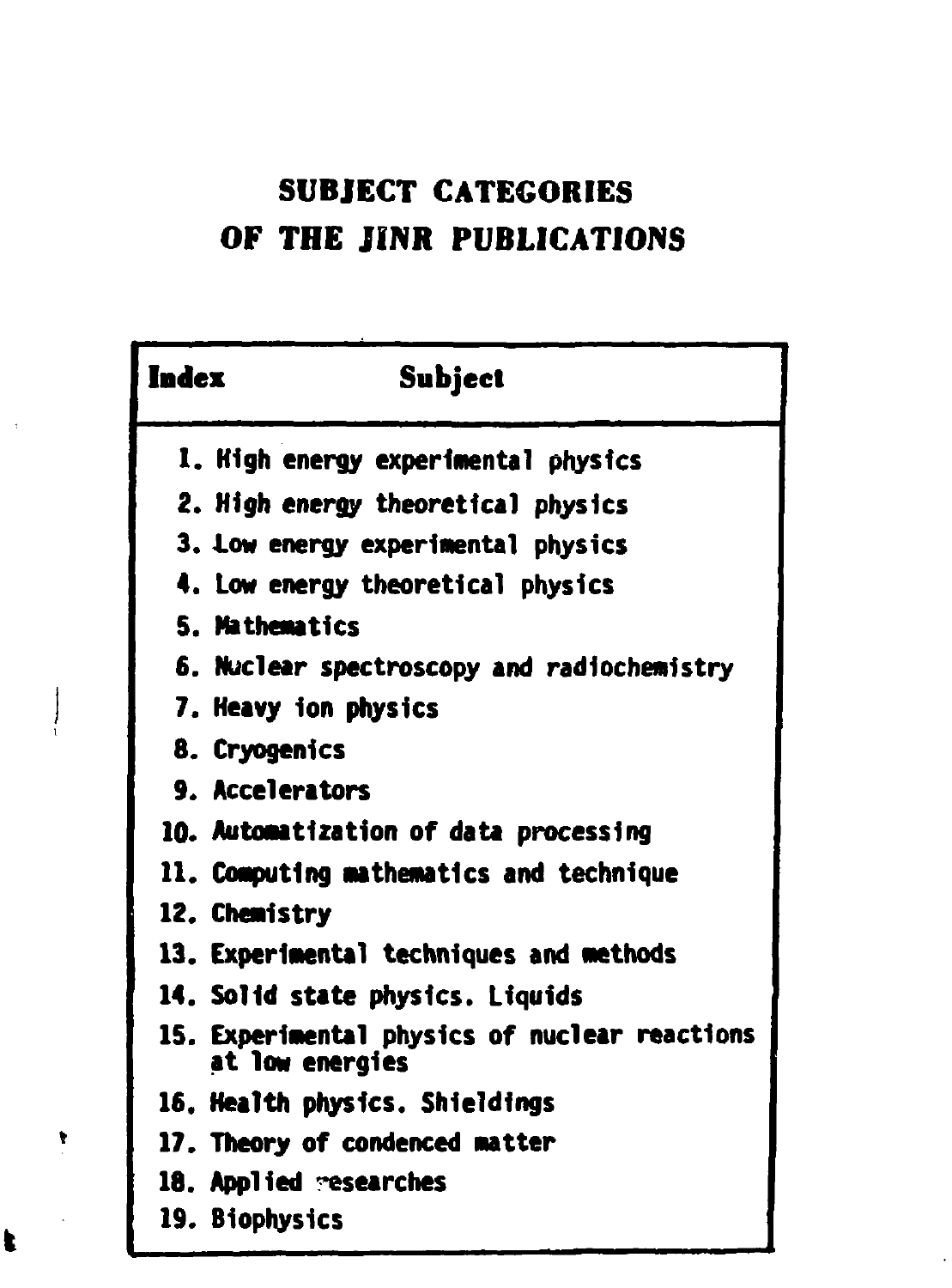Агуэро-Гранадос М.А..Маханьков В.Г. **Е2-91-506** Метод когерентных состояний для ф°-теории  **фазовы переходы** 

Исследованы фазовые переходы на решеточной модели ф<sup>6</sup>-теории. Для этой цепи был использован метод обобщенных когерентных состояний. Мы анализируем роль солитонных решений типа "кинков" и "пузырей" при фазовых переходах. Показано, посредством компьютерного эксперимента, что в данной модели возможно возникновение фазовых переходов первого и второго рода.

Работа выполнена в Лаборатории вычислительной техники  **автоматизаци ОИЯИ.** 

Препринт Объединенного института ядерных исследований. Дубна 1991

**Agiiero-Granados M.A., Makhankov V.G. E2-91-506**  Coherent State Approach for the  $\phi$ <sup>6</sup>-Lattice **Model and Phase Transitions** 

**Phase transitions in the lattice version of the ф 6 field theory are studied. The coherent states approach to treat quantum hamiltonians is used for the construction of the phase diagram describing different phases of this model. In such a way we reexamine the roles of kinks and bubbles in phase transitions. It is shown via a numerical analysis that first and second order phase transitions appear due to the behaviour of kinks and bubbles excitations.** 

**The investigation has been performed at the Laborato- >/ ry of Computing Techniques and Automation, JINR.** 

**Preprint of the Joint Institute for Nuclear Research. Dubna 1991**